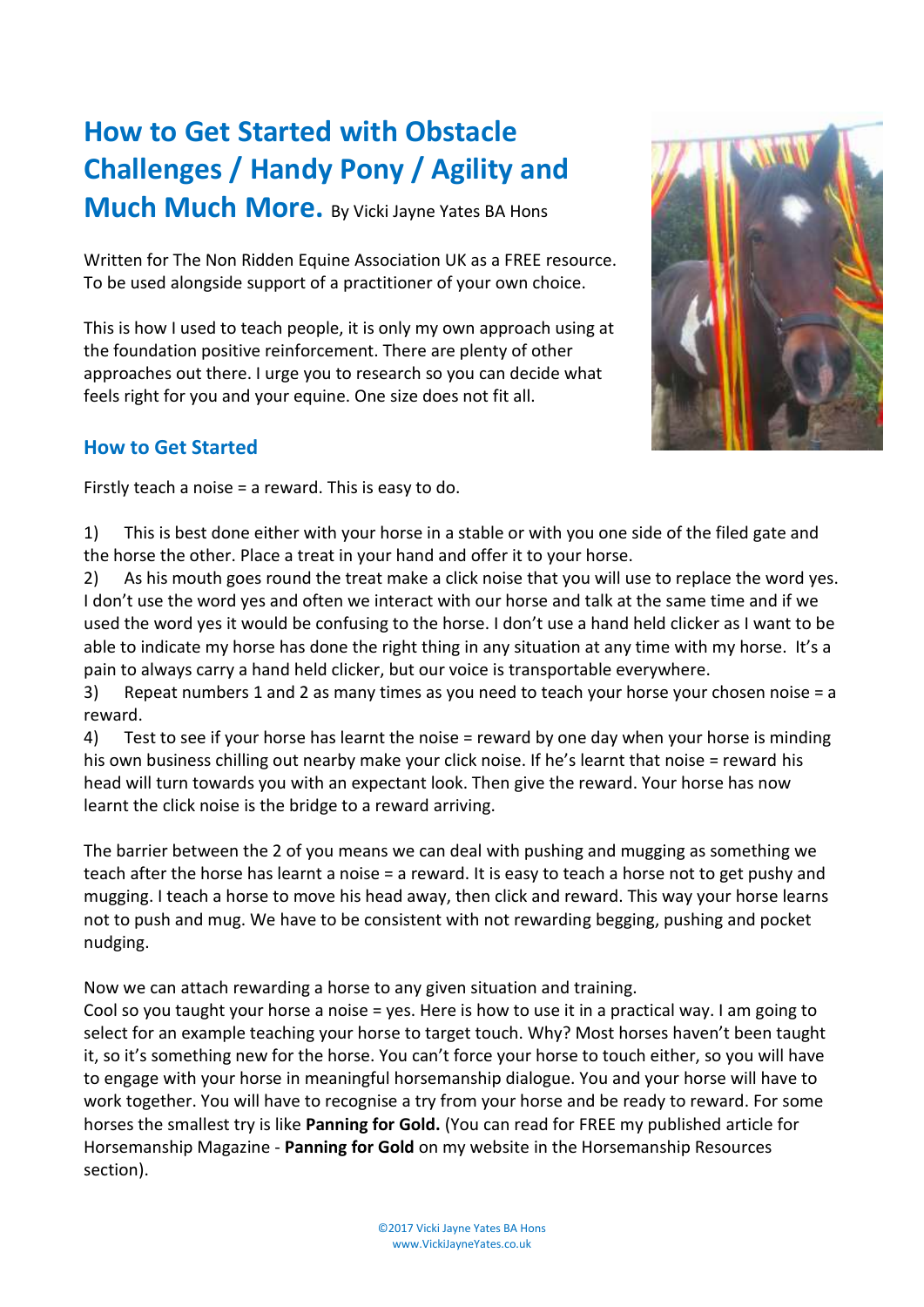There are so many practical reasons for teaching your horse to target touch: Your horse will never risk touching anything without investigating it first with its' nose. So having a shared language about checking out new objects can be very handy if you wish to have a go at obstacle challenges, or play with objects such as ball, or help your horse to be confident with everyday spooky objects, or be a confident selfloader into your trailer, etc….

#### **How to Teach Your Horse to Target Touch**

1) Select a safe object for your horse to learn target touch. I suggest something your horse is used to seeing every day, so it is familiar and non-threatening. When teach a horse I use a plastic cone. 2) Let your horse relax and be comfortable before you start. 3) Place a treat between your fingers and with your hand in a pointing gesture use this to draw your horse's nose towards the cone. I use the word touch as I do this.

4) When your horse touches the cone use your click noise then reward.

Once practiced your horse will recognise the hand gesture and word are to indicate to check out an object and that you will reward the right behaviour. Any safe object can be used for target touch training. So get creative. This can be extended to teach your horse to push a ball, or pick up objects and even to retrieve objects.

You can also use a hand held target. They are easy to make, some people use a simple stick with a ball on the end, or with a paddle like bat end etc.… These are great for encouragement direction of movement, as you can teach the horse to follow the target. Great for motivation of moving in circles or from one point to another.

You can also use targets to train stand and stay. Such as on a target mat; or use your rope earthed as a ground tie.

Target touch is great for spook busting and helping horses gain confidence approaching scary objects. It is a **Golden Gift in Crappy Paper** to use positive reinforcement to help you and your horse tackle confidently every day issues that will no longer limit your world. A Golden Gift in Crappy Paper is another FREE resource on my website to enjoy. There are two types of objects ones you can move and ones you can't – I have covered how to tackle these in **Lets Go Walkies.** Another FREE resource for you to enjoy.

If you want to have a go at obstacle challenges or in hand natural trail obstacles target touch is an essential skill to master. A horse will not risk any part of its body or feet until it has investigated things with its nose. For example: For your horse to stand on a podium it will need to check it out fully with its nose before its head will move over a bit further, then it may move more over so nose, head and neck are over the podium before it will risk walking over. You can also help your horse by teaching target touch with its hoof touching the object, click and reward. You can also use target

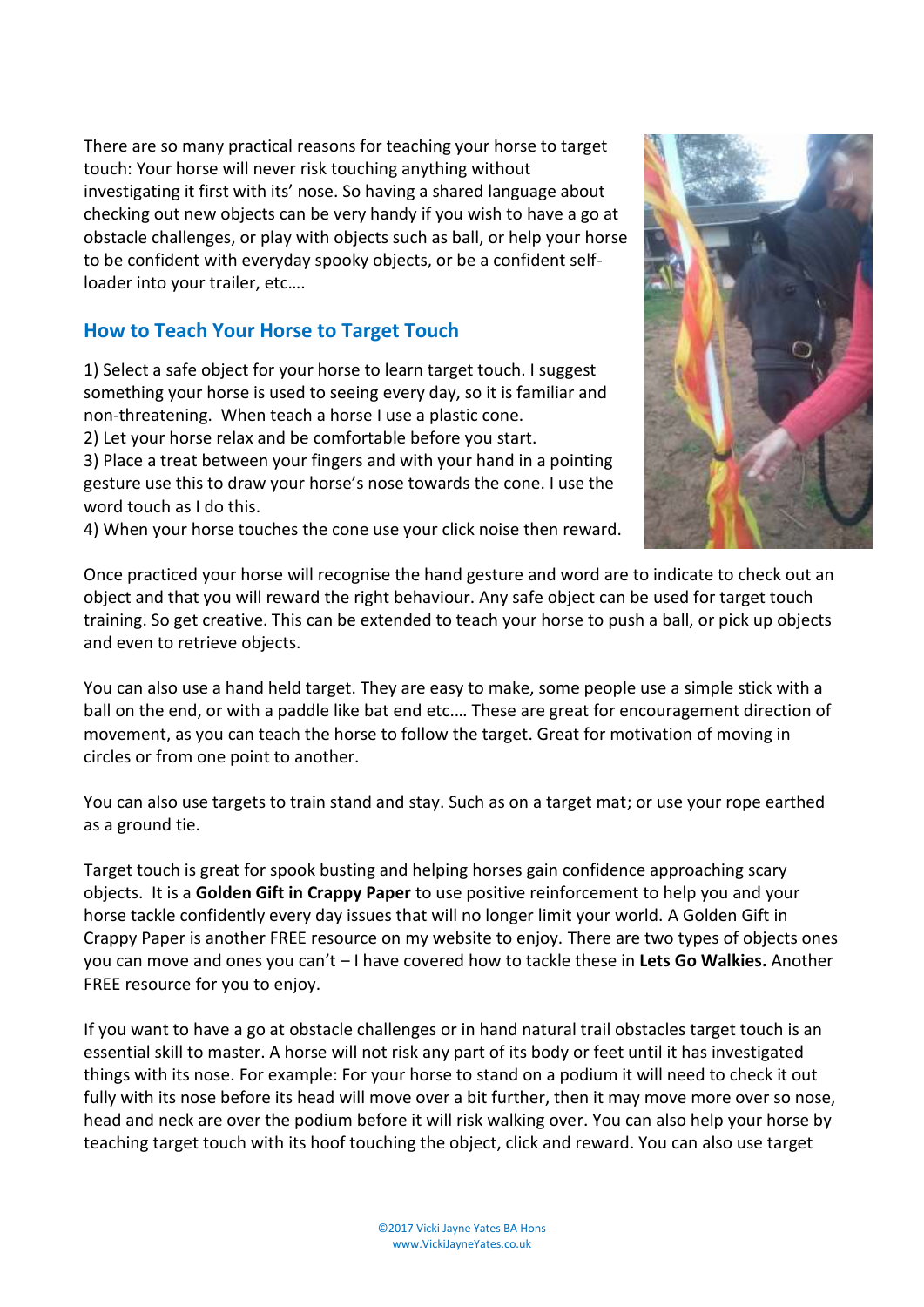touch for physio type carrot stretches. Plus teach your horse it is safe for you to inspect and handle parts of their body.

You can also extend positive reinforcement into training tricks, liberty work, in hand work and if you ride ridden activities. Plus every day interactions such as catching, leading, etc.…. The only thing you are limited by is your imagination and creativity.

#### **Food Reward = Bad Behaviour?**

Many people are troubled by using food as a reward. Many reasons I have heard used against the use of food include it will teach the horse to bite, be pushy and have bad manners. In my experience if you are serious about engaging with an equine by tapping into their language you will have zero problems; if you observe a herd of equines you will see there is a language, social etiquette and manners that are observed in regard to food or resources.



Therefore it is essential when starting training with food you establish these boundaries and manners. If you are not sure how to do this invest in a few horsemanship sessions. Each horse in the herd will behave differently in regard to food with the other herd members, so having a professional on the ground with you can make a huge difference in setting up success for the future. One size will not always fit all. The end result should be you can have food on your person and your horse not mug, pester or nibble you.

There are many different types of positive reinforcements you can use in horsemanship. A positive reinforcement it is something a horse enjoys and finds pleasurable. The type of positive reinforcement used will depend on upon the individual horse, each horse will have personal preferences and place higher value on some types of rewards over others. The type of positive reinforcement will also be shaped by the chosen training method being followed. Each situation will also determine what positive reinforcement is appropriate.

Positive reinforcement has so many benefits, when perfected you get amazing results that wins hands down over forceful methods.

It is very possible to train only using positive reinforcement; however most horsemanship is a mixture of positive and negative reinforcement. We should aim to use very little negative reinforcement in our horsemanship. And when we do be careful, soft and have fantastic timing. Sometimes we have to set boundaries and say no to our horse. Sadly many people are unaware of what a negative reinforcement is, and are unwittingly using negative reinforcements far more than they need to.

Here is an example of a negative reinforcement in the human world that will do no harm but is designed to do good: You get in a car and drive off without fastening your seat belt, the car makes an annoying pinging noise (a negative reinforcement) until you fasten your belt and it rewards you for compliance by immediately going silent (a positive reinforcement).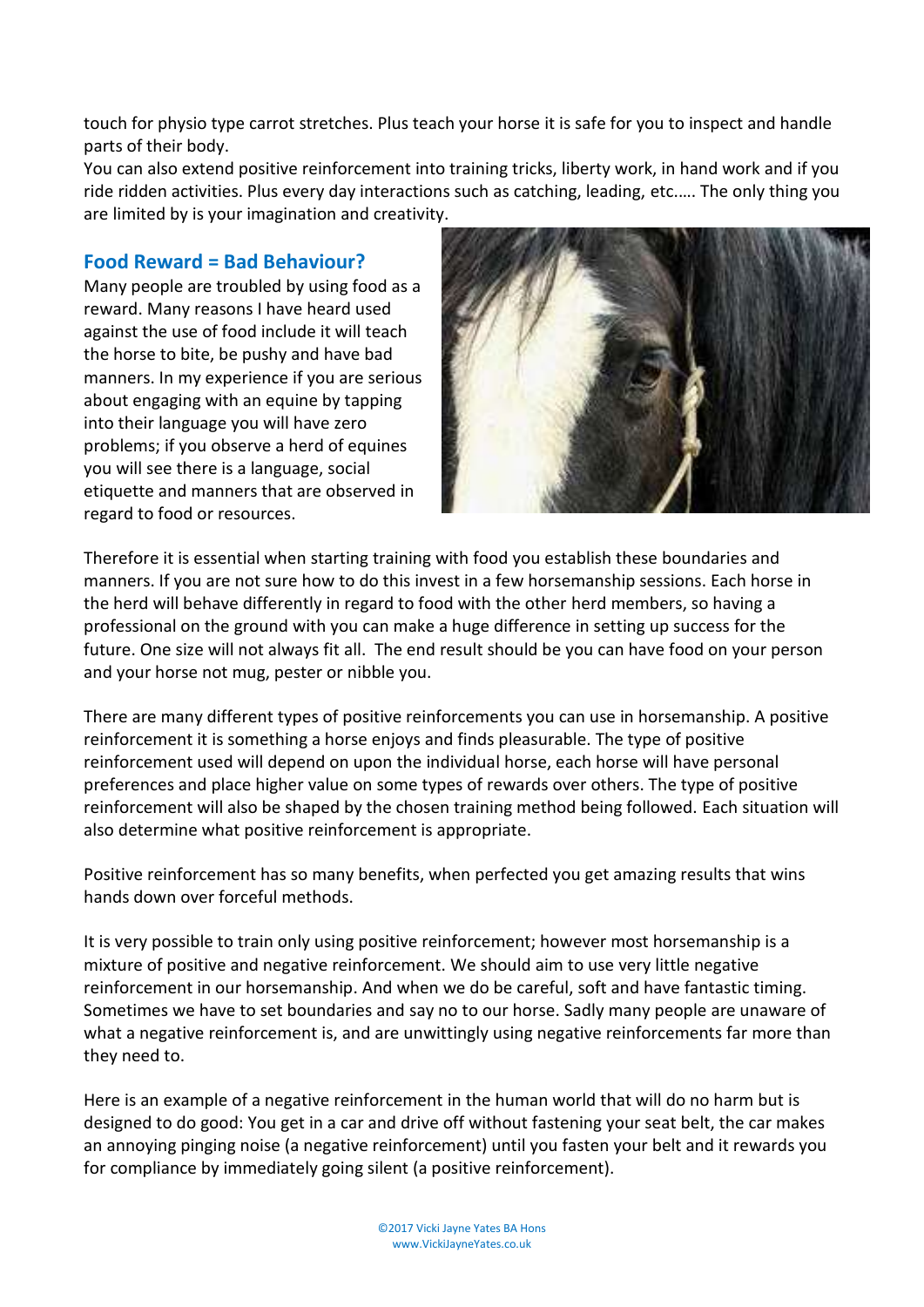The parallel for me in horsemanship is to use a very gentle no when setting a boundary with plenty of time for the horse to think. Never force. If we can be as gentle as a fly with excellent timing we are on track. It is food for thought if you think how a horse can feel a fly land on its skin our touch in horsemanship can be that soft. As soon as there is a try reward generously. And just as you can teach a horse a bridge noise = yes, a positive reinforcement, so too can you tag a different bridge noise to = no. Horses are so smart often all you will need to indicate no is with the bridge noise and nothing more.

## **What can be a Positive Reinforcement? Here are a few to ponder:**

- Most of us when we think of positive reinforcement think of clicker training using a food reward. And yes it is a fantastic method to start using positive reinforcement. It uses a token tangible reinforcement a food reward that is linked to a bridge noise that marks a behaviour enabling the horse to accurately understand it has done the right thing. However it isn't the only positive reinforcement you can use.
- Natural positive reinforcements, where the behaviour directly gets the horse something it wants.
- Praise, approval, appreciation, encouragement, acknowledgement and recognition.
- Pleasurable reward such as scratching on sweet spot. Tapping into their social pair bonding activities are very rewarding for horses.
- Training that uses mostly yes and very little if any no. Providing opportunity for the horse to cognitively process, think and learn. Allowing the horse to connect on which actions are rewarding.
- Rewarding a try with an activity that is perceived by the horse as rewarding, enjoyable and fun. What does your horse love?
- Play activities the horse enjoys. Some horses have high play drives and play can be a reward for these horses.

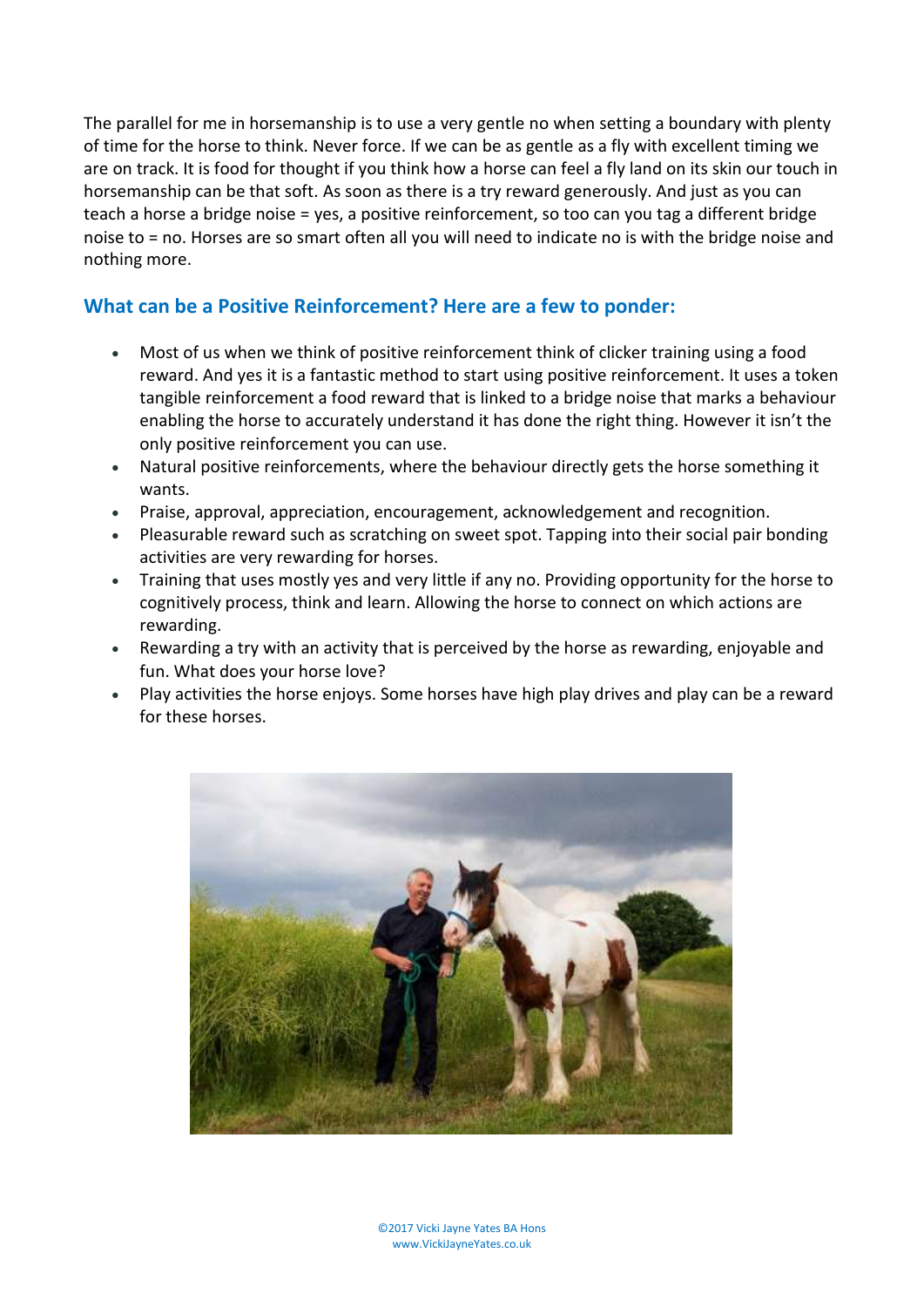# **What can be a Negative Reinforcement? Here are a few to ponder:**

- Physical or emotional pressure or discomfort. If you consider a horse can feel a fly land on its' skin the only acceptable negative reinforcement using physical pressure should be very soft, light with a timed instant release. Consider how you use touch.
- Equipment acts as an amplifier. So when you use pressure on a rope or reins it should be soft, with care and with an instant well timed release. This ideally needs to be reinforced with another positive reinforcement other than just the release of the pressure. However horses experience terrible negative reinforcement with: Inappropriate pressure and uneducated hands. Even a head collar, or mild bitless bridle or a mild bit in harsh hands can cause considerable discomfort or pain.
- Hard aids, or upping pressure in graduated steps. This includes sometimes reinforced with using a stick or rope waving. Think of the rope if it has a metal clip the horse will be getting that moved near or on its' face. I have seen people waving a rope at a horse side to side and not realise the metal clip is whacking the horse in the face. I encourage people to find an alternative path to achieve the outcome they seek.
- Nagging, no one likes to be nagged, horses learn to switch off from nagging and this is the path that eventually leads to more force.
- Use of a whip to inflict pain. It's how a whip is used that is the issue here. A whip can have a soft touch right through to inflicting terrible abuse.
- Restrictive nosebands, training aids and gadgets. For me there is no short cut in training. The equipment is often used as a quick fix, or to patch up lack of training. Research has shown that restrictive nosebands cause stress to horses. Training aids and gadgets are also another method of fixing a horse into a desired body shape or to restrict certain undesirable behaviours. They have the potential to be uncomfortable, painful and cause distress to a horse.
- Harsh training methods, drilling, forcing, human desires placed higher than the horse, human outcome driven with no regard for the horse, etc....If you take the joy out of the horsemanship for the horse what is in it for the horse?
- With emotional pressure horses often suffer when folk are unable to read their horse's responses. Horses can get confused, worried, anxious, frightened, etc.…. Often leading to resistance. This is often labelled as the horse being naughty resulting in punishments.
- Punishments or punitive measures are a negative reinforcement that has no place in ethical horsemanship. Negative reinforcements include: whipping, slapping, increased harsher requests, chased and forced to run, tugging or pulling on the horse, food or water withdrawn, isolation, forcefully restrained in gadgets, worked hard to break spirit, etc.…
- Many training approaches use negative reinforcement. Horses naturally use no in their in herd language and herd etiquette. However it is worth examining how a negative training approach sits in relation to your own ethics. Make an effort to note if positive reinforcement is also used, and if it is what percentage of time this happens. Do the horses get time to think and reflect and supported with generous positive reinforcement when a try is offered?
- It is ok to make mistakes. Learning by a safe mistake….because the horse can be rewarded with a positive reinforcement when the horse offers a try in the right direction.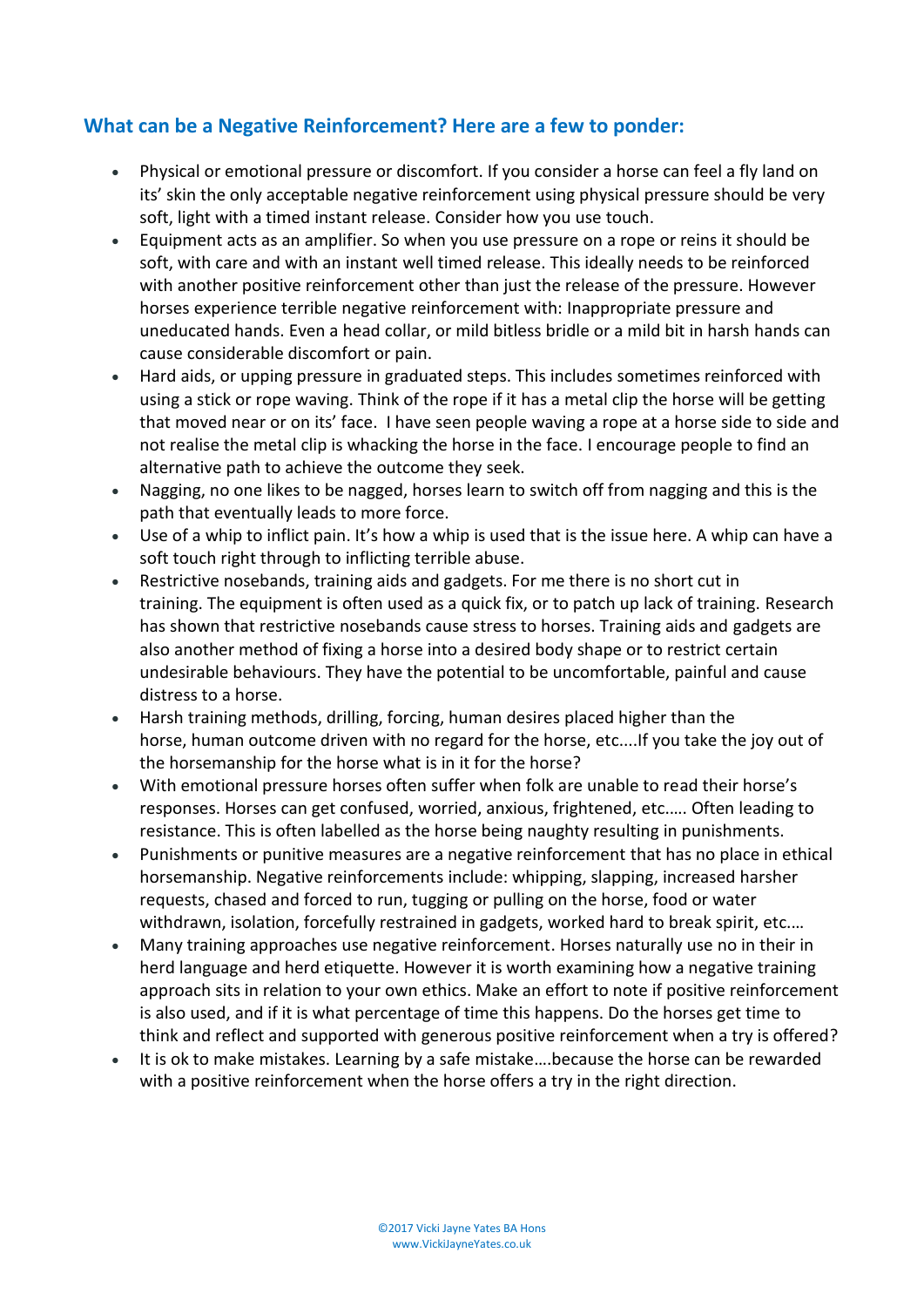Boundaries and discipline sadly are often applied using inappropriate negative reinforcement. There are plenty of ways of tapping into herd etiquette that are gentle, soft and appropriate. Some of these can be negative reinforcements some positive and if done correctly are appropriate. It is essential to recognize the smallest try and reward with a positive reinforcement.

Watch any horsemanship and there is bound to be a mixture of positive and negative reinforcement going on. Horsemanship is about providing appropriate learning activities, this includes play, tapping into preferred learning styles, giving the horse time to consider options, explore, think and reflect.

Yes it is easy to teach your horse a noise that = YES. This is a wonderful horsemanship tool, as two legs or four we all love positive feedback when learning. Positive reinforcement is one type of application of an extrinsic motivation.

Any horsemanship method is application of an extrinsic motivational approach applied by the human. A human led agenda. What we desire is to ignite self-motivation in the horse (intrinsic motivation). So knowing the difference between a positive and negative reinforcement and what is ethical is essential for success.



We all want our horses to enjoy our shared horsemanship; so knowing how to ignite intrinsic motivation ensures your horse looks forward to your shared activities. When intrinsic motivation surfaces in your horsemanship your horse will engage willingly, offer to you what you have been working on and have a very positive outlook.

When we engage in any training activity, no matter the methods we use with a horse we are using an extrinsic motivation. It could be a positive or a negative reinforcement. And there are good, bad and ugly practices out there. And maybe you already know the difference between a positive and a negative reinforcement, or maybe not?

Motivation is in all species, it is the inner yearning and passion. There are two types of motivation extrinsic and intrinsic motivation. Knowing the difference makes a huge difference. Extrinsic motivation is usually determined by someone else who has set goals and uses methods such as positive reinforcement or negative reinforcement. Many of you are already familiar with extrinsic motivation in horsemanship, there is good, bad and ugly to be found. Good use of extrinsic motivation will unlock intrinsic motivation.

Intrinsic motivation does not rely on being influenced by another. It is often referred to as selfmotivation. It is a powerful force within us all. Enjoyment and interest that comes from within will fuel action to try out new things and gain skills. Two legs or four, we all have personal selfmotivational drivers, desires and goals. This is a powerful driver for learning and achievement. Horses and humans are born with a curiosity and a drive to learn; learning naturally through play and social interactions without the need for reward. Tap into this inner motivational force we make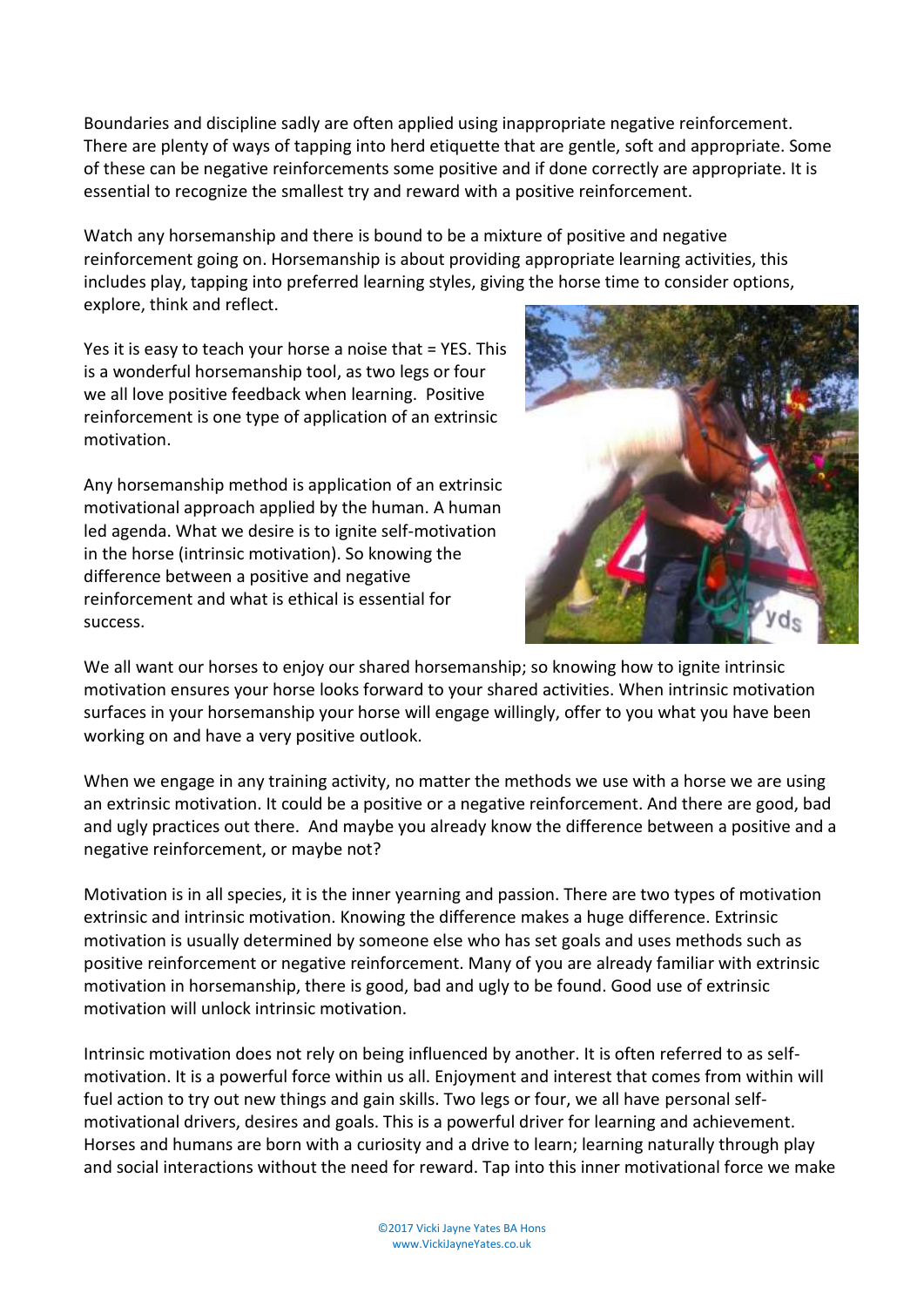learning a fun and enjoyable activity. We all want our horses to enjoy our shared horsemanship; tapping into intrinsic motivation ensures your horse looks forward to your shared activities. When intrinsic motivation surfaces in your horsemanship your horse will engage willingly, offer to you what you have been working on and have a very positive outlook.

#### **Types of Motivation Found in Horsemanship**

| <b>Positive</b>                |                                                                                                                                                                                          |                                                                                                                                                                                                                          |                                       |
|--------------------------------|------------------------------------------------------------------------------------------------------------------------------------------------------------------------------------------|--------------------------------------------------------------------------------------------------------------------------------------------------------------------------------------------------------------------------|---------------------------------------|
| <b>Extrinsic</b><br>Motivation | Positive reinforcement, training<br>using yes, suggesting, inspiring,<br>praise, rewards, treats,<br>encouragement, appreciation,<br>acknowledgment, recognition,<br>bonus, comfort, etc | YES, self-motivated because it is<br>enjoyable, fun, pleasurable.<br>Offering without prompting. Inner<br>confidence, feeling safe with trust<br>and partnership. Positive outlook.                                      | <b>Intrinsic</b><br><b>Motivation</b> |
|                                | Negative reinforcement, training<br>using no, discourage, correction,<br>consequences, discomfort,<br>punitive measures, discipline,<br>punishment, etc                                  | NO fuelled maybe by fear, anxiety,<br>stress, confusion. Refusal or<br>resistance fuelled by negative past<br>experiences or entrenched<br>thinking. Shut down, disinterest,<br>un-motivated, what's the point<br>$etc.$ |                                       |

#### **Negative**

Most horsemanship is extrinsic, human led, it certainly helps in difficult situations for example: when no or negative responses surface from your horse. To move from a position of no to yes an individual needs to travel through maybe. That is about providing appropriate extrinsic based learning activities, this includes play, giving the horse time to consider options, explore, think and reflect. Many people are not aware of which extrinsic approach they are using. Watch carefully and there is bound to be a mixture of positive and negative reinforcement going on. Knowing which to use in a given situation can make a huge difference to the outcome. There is a huge debate in the area of horsemanship training as to which methods are right and which are wrong. This resource pack does not set out to answer this. For me extrinsic horsemanship is simply communicating yes or no appropriately to the horse using language it understands.

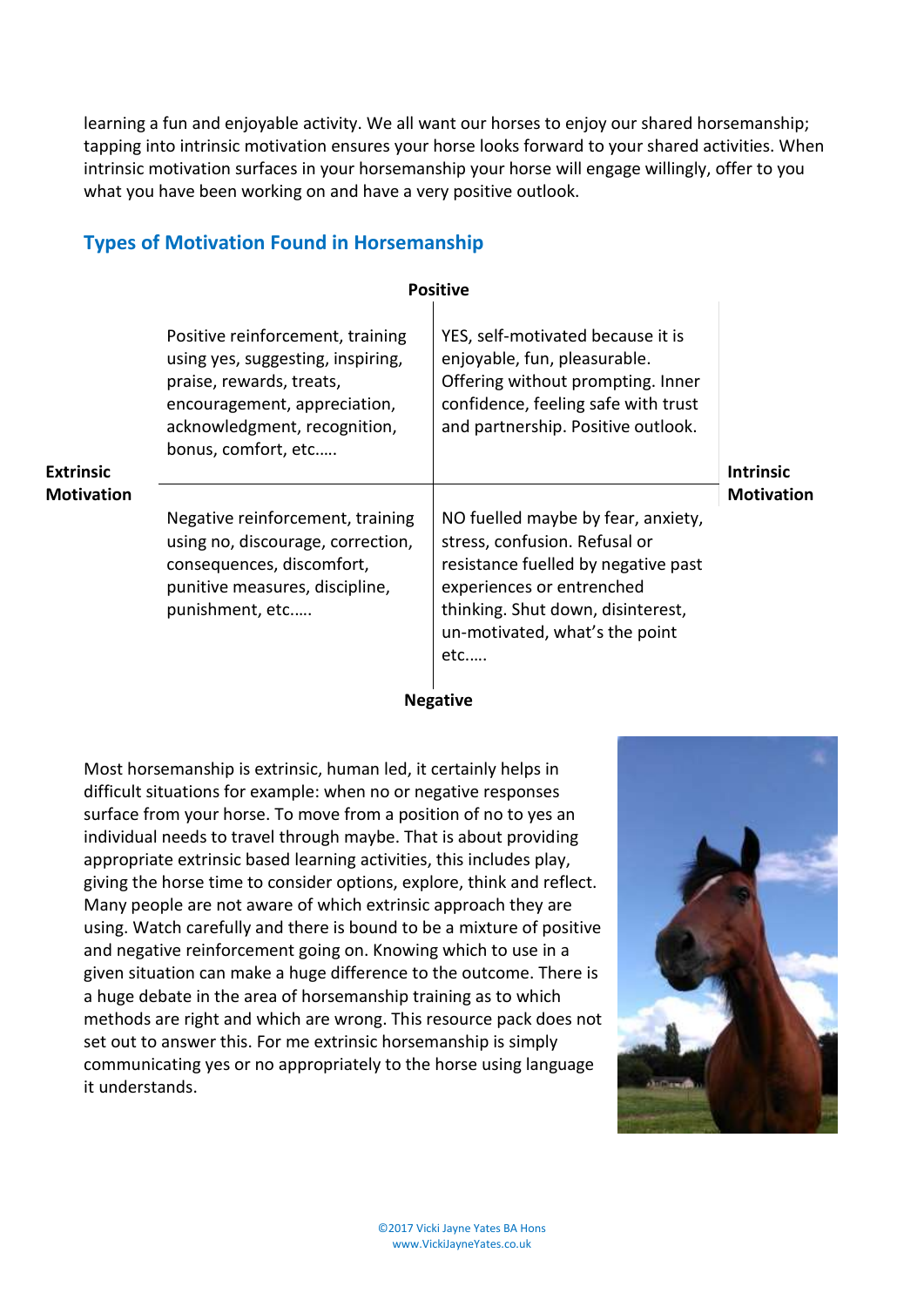Extrinsic motivation has limitations. If the activity becomes strongly associated with reward, the activity without reward the motivation can decrease. If you use negative reinforcement you can end up nagging your horse or applying more pressure. This can have serious dire consequences in the long run. Some horsemanship only uses extrinsic motivation micromanaging the horse to do what we request. Tactful extrinsic motivation is very useful in ignition of positive intrinsic motivation. The key is how to ignite this powerful inner force with our horse and ourselves. So when a horsemanship session allows a horse the opportunity to give without asking it is essential you recognise and treasure it. In this series I will share with you insights into intrinsic motivation and how to tap into this powerful inner motivational force.



**Panning for Gold.** The Panning for Gold article appeared in Horsemanship Magazine.

One of my clients had a horse with a very negative outlook. The horse was sceptical, and ready to say no before he has considered the request. No matter how polite or appropriate she is with him. The skills she needs reminded me of my time in Montana when I learnt to pan for gold. You need the right tools and knowledge for the job plus the right environment. Someone teaching you speeds up the process. Gold panning, like any technique cannot just be given or passed on, it is a developmental process to refine and master. Be prepared to put in quality, consistent, persistent, purposeful practice. Standing in an icy mountain stream for hours teaches you industrial patience and endurance is required in testing conditions. Intuition will come into play along with optimism and belief. There is gold to be found in this stream. The smallest try from the horse is like the tiny fleck of gold in our pan. Easy to miss so you must learn to look carefully in the dirt. Treasure each minute try. Appreciate it. Reward it. These tiny flecks of

gold are the ignition. Many expect to put in little effort, the quick fix, and expect to be rewarded with a nugget of gold. Reality is with the accumulative tiny flecks of gold you can make something of value. Horses with years of bad experiences need to accumulate more flecks of gold than others to ignite their inner motivational force.

The road to success is to unlock a powerful inner motivational force from within. If something is fun, enjoyable, pleasurable, rewarding, meaningful, and our efforts are appreciated we are more likely to be driven to want to do more, try harder and repeat the activity. This applies to our horses too. For horsemanship the key is to know: What your horse finds enjoyable, rewarding and fun? In the eyes of your horse what is a meaningful accomplishment? What is in the activity for the horse? Does the horse feel appreciated?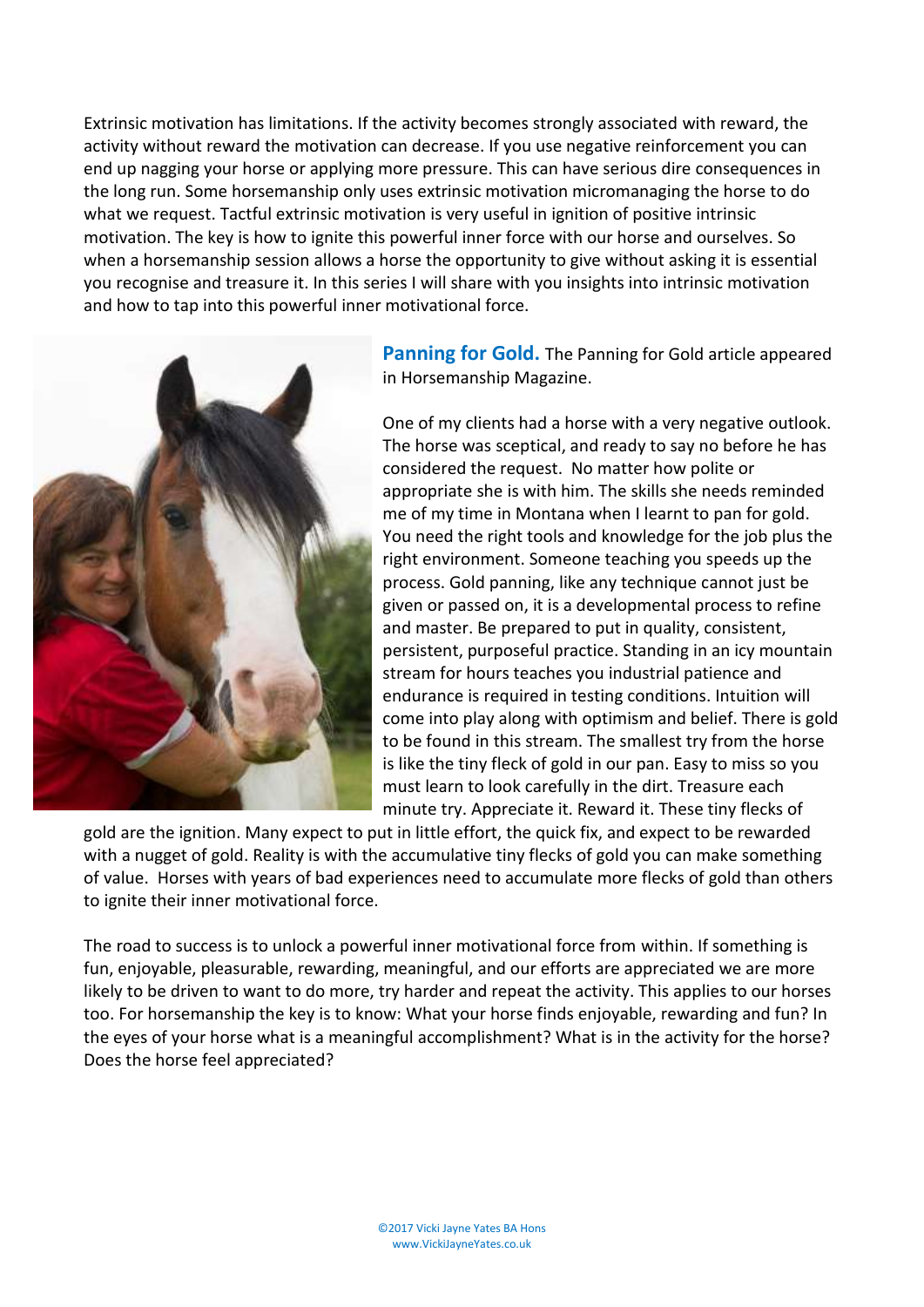My work before I retired from being a horsemanship practitioner sometimes involved working with clients on the opposite end of this spectrum. The partnership at risk of falling apart with associated problems that need addressing. Many factors can block our powerful inner motivational force here I will touch on a few.

Micromanagement from the human in horsemanship is disastrous. A sure fire way to switch of the powerful force within the horse. Horses learn to shut down, as they know they'll not be listened to. It saps



the joy out of activities. Horses eventually quit trying, with the result the human resorts to nagging or more pressure. Some horses will use their intelligence to express unhappiness with protests and resistance surface. Other horses become resigned to their fate and perform what is required with a mechanical sadness and a shut-down spirit.

Then there are horses that have experienced very harsh treatment from humans. They have been bullied, had training using force, pain and fear. Some just refuse to even try anymore as the joy has gone from their spirit and soul. Others learn to say no to the most basic polite reasonable requests. They become sceptics, just waiting to see if you will revert to the old patterns they associate with humans. I have seen horses that have learnt attack is the best form of defence. A few are waiting to pitch a fight.

There are horses that are not understood. They may have complex emotional issues or physical discomfort or pain. Some have huge gaps in their understanding in their training and are confused and then become fretful and fearful. An unlucky number of horses are owned by people who don't seek to make a connection with them. The horse is seen as a vehicle for human pleasure.

My work was about addressing the issues and to ignite the power within. It is vital to teach how important it is for both to engage in fun, rewarding activities that are joyful, bring happiness and relaxation. To ignite passion, requires a horsemanship connection, partnership, learning to listen to understand, using appropriate language of the herd.

This is ignition. As Bruce Springsteen sings you can't start a fire without a spark. A spark is not a short cut to success, it starts the journey. It's how we sustain this inner motivational force that keeps the momentum. You need belief in yourself, your horsemanship and the relationship with your horse. See failures as golden opportunities in works clothing for development, learning and growth. Challenges are opportunity. It requires self-confidence, confidence in your horse and what you are working towards. Striving for what is just out of reach. Great emotional strength, with balanced energy, there will be times this will be tested. Positive, optimistic mind-set produces positive powerful inner dialogue. This is additional to your chosen horsemanship approach. Enhanced positive reinforcement will speed up the process. Tailor the training to the mind-set of the individual; be we have 2 legs or 4 we have a preferred learning style. Tune into your gut feeling, if something doesn't feel right the chances are it isn't. Learn to listen to understand and the more perceptual you will become to your horse. Expand horizons with planned wonderful positive experiences. Briefly I have touched on a powerful internal motivational force has so much to offer in terms of positive feelings: happiness, joy, passion, fun, relaxation, appreciation, etc.….it's what unlocks potential and enables us to live our dreams. It's true gold dust try sprinkling this in all aspects of life. Keep panning for your gold.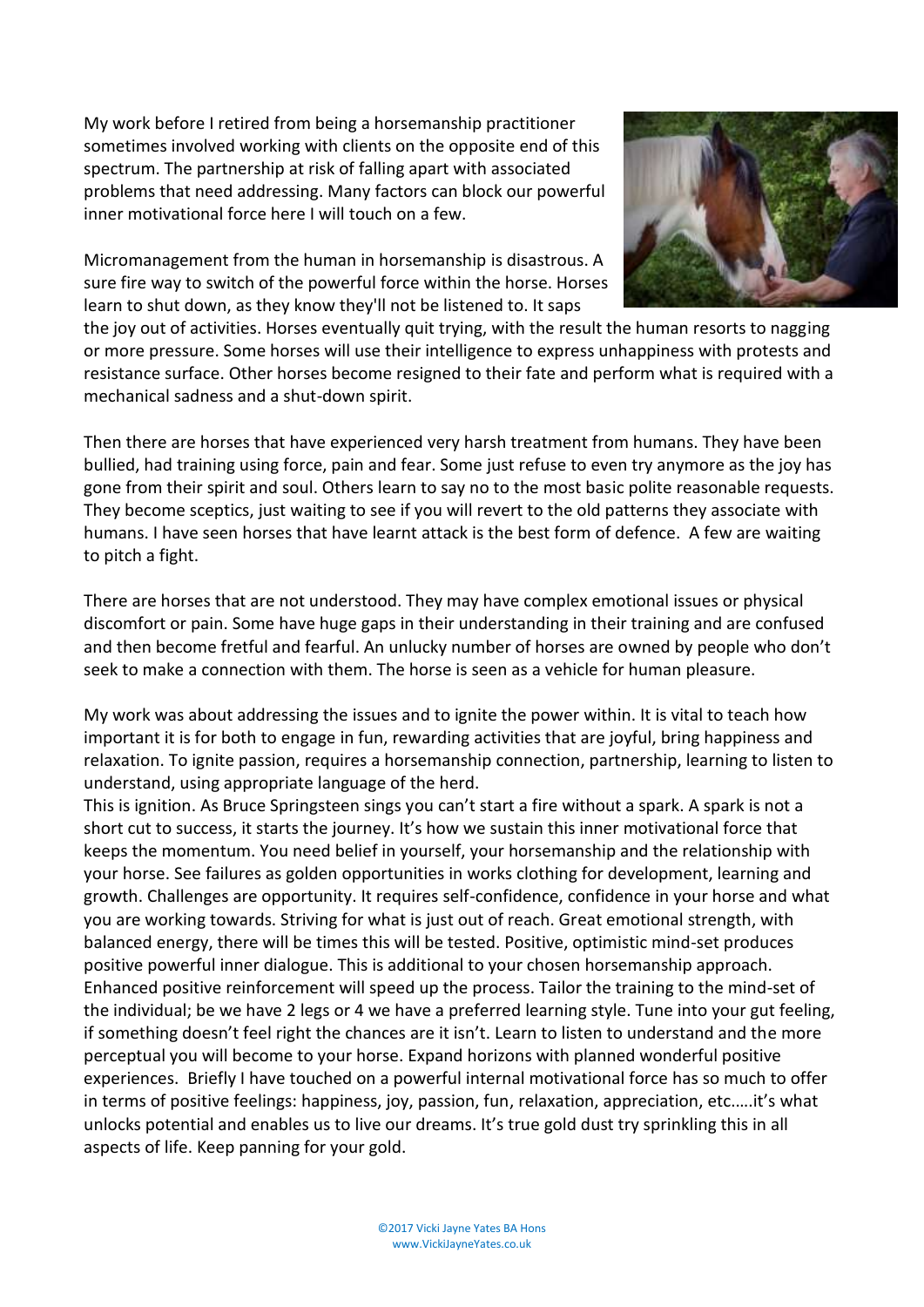# **Let's Go Walkies**

#### **First things first, before we go any further let's discuss safety.**

- Basic ground handling skills practiced in the school or field are a must have before venturing out for a walk in hand with your horse. Your horse must stop to the word whoa. Be easy to lead and be mindful of your space so as not to step on you or push you over. You should be able to move your horse's feet in any direction easily, forwards, backwards and sideways. You should be able to read your horse and be able to be appropriate with your horse. So investing in some horsemanship ground skills is a great idea.
- Equipment for the horse You need a good fitting halter, headcollar or bridle. Ideally the one you have ground worked your horse in. Make sure you have a lead rope that is in good working order. If you are going onto the roads an essential is hi viz for your horse.
- Equipment for you Non slip, with good grip on the soles sturdy foot wear. Gloves are great for protecting your hands. And a hard hat is wise. If you are going onto the roads an essential is hi viz for you.
- Insurance If you are venturing out it is essential to have adequate insurance cover, minimum is third party insurance.
- Holding the rope Folds in the rope not coils. If your horse pulls away and you have a loop or coil of spare rope it will quickly tighten around your fingers. And broken fingers are very painful.
- Have your horse walk beside you. That way you are able to see what is going on. If your horse is behind you, you haven't got eyes in the back of your head.

#### **Taking your horse for walks in hand has many benefits these include:**

- It's very natural for in the wild horses to walk and roam miles every day. So by going for a walk together you are doing something nature intended.
- It's an opportunity for you and your horse to have some special one to one time, just chilling and strolling along together. Bonding time.
- It's great for building horse and handler confidence as you will meet things on your travels that may worry or rattle your horse. These are [Golden Gifts in Crappy Paper](http://www.vickijayneyates.co.uk/blog/read_165695/golden-gifts-in-crappy-paper.html) and training opportunities.
- When you come across scary things they will be either; things you can pick up and move or not. Here are some tips to help when you meet the horse eating scary things. If it is a lightweight portable item and it is ok to move it, pick it up and walk away with it. Predators never leave. Your horse will note that your arms have not become detached, no blood is coming out and you are not bothered by the horse eating thingy that you are carrying. Your horse will re-evaluate and go from scared to curious. Once your horse is curious he will want to check out the horse eating thingy, at first very tentatively. When you get to this stage you can stop walking away with the horse eating thingy and go into graded approach and retreat. This is when you allow your horse to sniff it and then take it away. The taking away bit gives your horse time to think, reflect and consider things. You can then approach with the horse eating thingy and let him sniff for longer and then take it away. Reward your horse's bravery. Once your horse is comfortable with his nose on the object if you wanted to carry on your walk simply return the object back to where you found it. For objects you can't move. If it is a safe place to use the scary object for training place yourself between